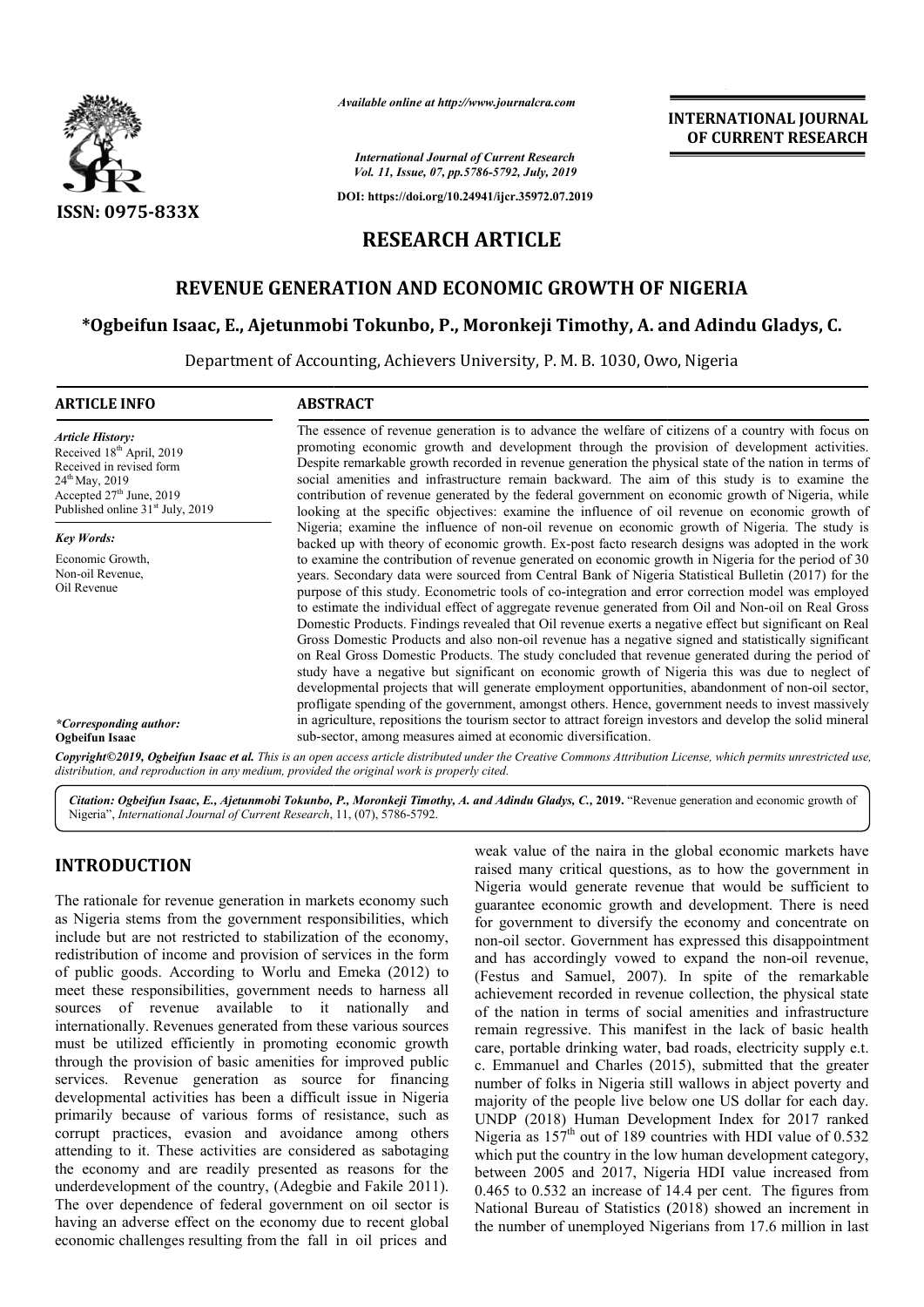quarter of 2017 to 20.9 million in the third quarter (Q3) of 2018. Some researchers including Worlu and Emeka (2012), Okafor (2012), Okwor and Sule (2016), Nnanseh and Akpan (2013), Ude and Agodi (2014) reported that revenue generation had significantly contributed to economic growth in Nigeria, while Eyisi, Oleka and Bassey (2015) and Ojong, Anthony and Aripo (2016) disagreed with the above findings and reported that revenue generation had not significantly contributed to economic growth in Nigeria. Thus, it is against this background that this paper seek to empirically examine the influence of revenue generated on oil and non-oil between 1988 and 2017 on economic growth of Nigeria.

### **Literature Review**

#### **Conceptual Framework**

*Concept of revenue:* Revenue according to Ahmed (2010) is defined as all amounts of money received by a government from external sources, for example those originating from 'outside the government' net of refunds, sale of investment, proceeds from issuance of debt, agency or private trust transaction and intra-governmental transfers. Obiechina (2010) posited that financial earnings of government, include bulk of its revenue and this is related to monies mobilized or generated in the economy. Ilyas and Siddiqi (2010) stated that public revenue consists of taxes and revenue from administrative activities which include fines, fees, gifts and grants. These can be classified into two, namely; tax and non-tax. Ihendinihu, Ebieriand Ibanichuka (2014) submitted that government revenue are of two types; oil and non-oil. Oil is the main source of revenue accrued to the federation account, this include revenue from crude oil and gas exports, receipt from petroleum profit tax and royalties, and revenue from domestic crude oil sales. Non-oil revenue are revenue which are not associated with oil. According to Chaudhry andMunir,( 2010) these includecustom and excise duties, company tax, capital gain tax, value added tax., fines and penalties, surplus from public enterprises, levy, grants, gifts and deficit financing.

*Oil Revenue:* Oil and gas have been most important nonrenewable energy source in Nigeria; the sector is presently contributing about 90 per cent of the country's foreign exchange earnings and nearly 80 per cent of recurrent and capital expenditure. Hence, revenue from this sector is extremely important to the economic growth of the country. Presently, the country is having a condensate reserve of about 37 billion barrels and produces about 2 million barrels of light, sweet quality crude oil per day. The oil reserves and production are too short of growth levels envisaged in the Vision 20:2020. Although, the government's vision and aspiration continue to target diversification of the economy, the oil sector remains the primary source of revenues to make that happen as well as sustain the country for the foreseeable future.

*Non-oil Revenue:* Non-oil revenue is the income or proceeds generated from the commodities that are sold in the international markets excluding crude oil. Kromtit and Gukat (2016) stated that the non-oil sector comprises of those group of activities which are outside the petroleum and gas industry or those not directly linked to them. It consists of sectors such as manufacturing, telecommunication services, tourism, real estate, finance, construction and health sector. Elechi, Kasie and Chijindu (2016), cited in Likita, Idisi and Mavenke (2018), were of the opinion that non-oil exports are products which are

produced within the country in the agricultural, mining, quarrying and industrial sector that are sent outside the country to generate revenue for the growth of the economy.

*Economic growth:* This is the increase in the inflation-adjusted market value of goods and services produced by an economy over time. Ochejele (2007) simply defines economic growth as the quantitative and sustained increase in the countries per capital output or income accompanied by expansion in labour force, consumption, capital and volume of trade. It is usually measured as the percentage rate of increase in real gross domestic products (RGDP). It is also refers to as inflation adjusted real gross domestic products, measuring the value of finished goods and services at constant base year prices.

*Exchange Rate:* Exchange rate is the price for which the currency of a country can be exchanged for another country's currency. Valentine (2001) posited that exchange rate expresses the national currency's quotation in respect to foreign ones. Exchange rate is determined independently to the economic growth rate. Tejvan (2017) stated that exchange rate can have influence on economic growth with other variables at work. A strong exchange rate is often considered to be a sign of economic strength, in the long run a strong exchange rate tends to occur in countries with low inflation. A lower exchange rate makes export cheaper and increases demand for goods. Mishkin (2007) defines exchange rate as the price of one currency in terms of another. It affects an economy and its standard of living. For instance if a country's currency becomes valuable relative to foreign currencies, foreign goods become cheaper and domestic goods becomes expensive to foreigners. Mishkin (2007) posited that exchange rate is important because it affects the relative price of domestic and foreign goods. It can be determined by the interaction between supply and demand in the foreign exchange market. Such supply and demand conditions are determined by whether the country's basic balance of payment is in surplus or deficit.



**Fig. 1. Researchers' Revenue generation and economic growth in Nigeria model**

### **Theoretical Review**

*Theory of economic growth:* The evolution of economic growth theories can be drawn back from Adam Smith's book, Wealth of Nation. In his book he emphasized a view that the growth of an economy depends on division of labour. The view presented by Smith was further succeeded by classical economists, such as Ricardo, Malthus, and Mill. In the late 1930s Harold and Dormar presented more relevant theory on economic growth. The model provides long term theory of output, focuses on the requirement necessary for steady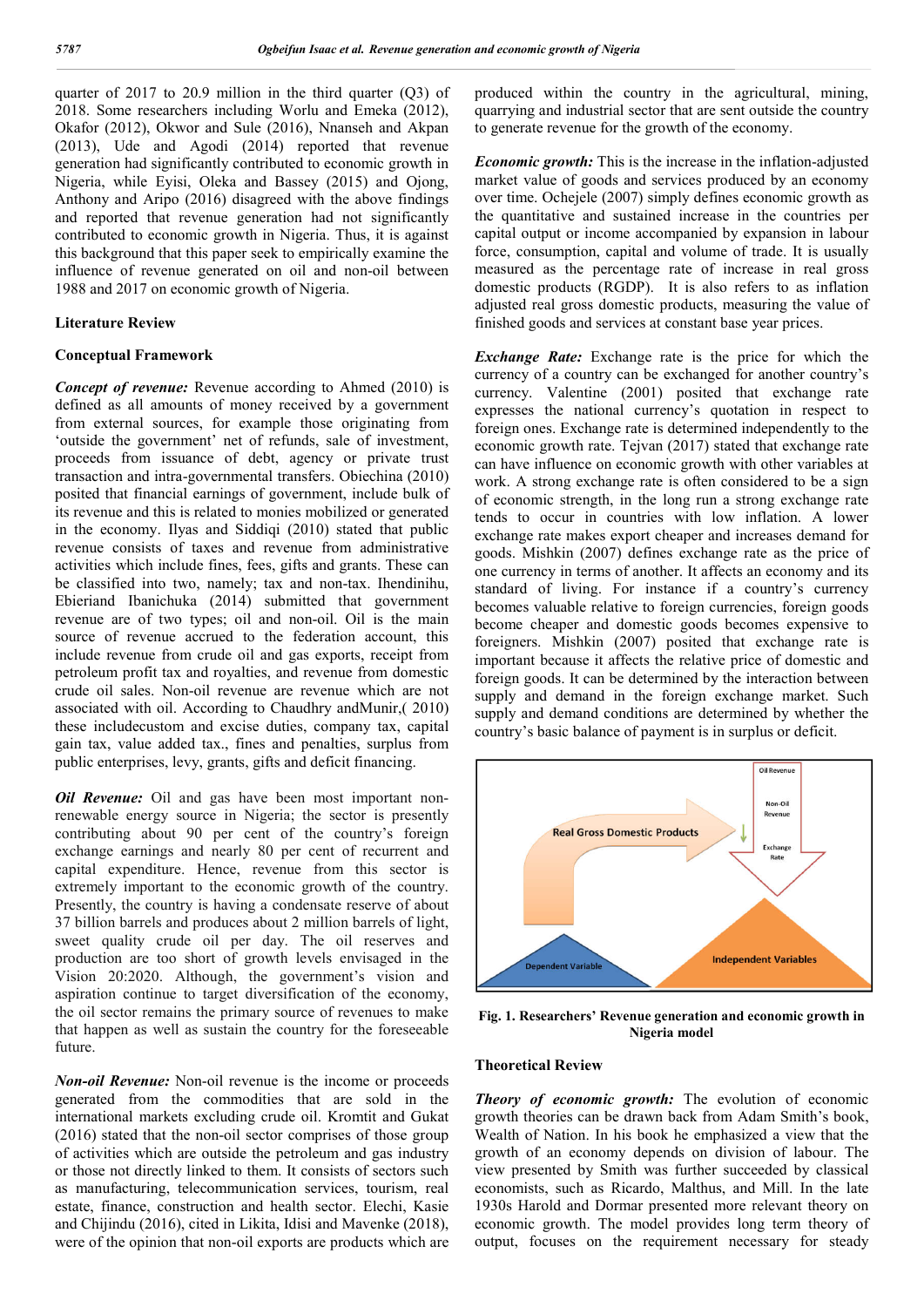economic growth. According to them, capital accumulation constitutes a major factor for the growth of an economy, that capital accumulation not only generates income but also increases the production capacity of the economy. The newly generated income from capital accumulation produces demand for goods and services. According to the theory the most necessary condition for the growth of an economy is that the demand created due to newly generated income should be sufficient enough, so that output produced by the new investment (increase in capital) should be fully absorbed. If the output is not fully absorbed, there would be excess or idle production capacity. They noted that the condition should be fully satisfied consecutively to maintain full employment level and achieve steady economic growth in the long run.

**Empirical Review:** Several empirical studies have been conducted on revenue generation on economic growth in Nigeria. These include:

**Okwara and Amori (2017),** examined the effect of tax revenue on the economic growth in Nigeria. Statistical tool of OLS was employed to analyze the impact of non-oil revenue and value added tax on real gross domestic products. Findings showed that non-oil revenue impacted significantly while value added tax has negative and insignificantly related with economic growth.

**Okwori and Sule (2016),** The paper appraises revenue sources in Nigeria. Econometric tools of Co-integration and granger causality were employed to analyze the relationship between revenue sources and economic growth. Findings revealed that non-oil, oil revenues and external debts impact positively while domestic debts negatively affect economic growth.

**Ojong, Anthony and Arikpo (2016),** The paper examined the effect of tax revenue on economic growth: Evidence from Nigeria. Data sourced from CBN statistical bulletin were analyzed using ordinary least square of multiple regression; Results show that company income tax and economic growth have no significant relationship.

**Eyisi, Oleka and Bassey (2015)** investigated the effect of taxation on macroeconomic performance in Nigeria for the period 2012to 2011 using OLS method. The outcome showed that tax revenue significantly impacted on economic growth. Also tax revenue has a negative and significant influence on unemployment rate.

**Udeand Agodi (2014)** examine the non-oil revenue (agriculture and manufacturing) on economic growth of Nigeria. Co-integration and error correction mechanism were employed to analyze the data observed between 1980 and 3013. Findings revealed that non-oil income significantlyimpacted on economic growth.

**Nnanseh and Akpan (2013)** examined the effects of internally generated revenue on infrastructural development in AkwaIbom State in Nigeria. Data spanning from year 2000 to 2012 were sourced from AkwaIbom State Government Annual Budget and the State Board of Inland Revenue (SBIR) Annual Report and Statement of Accounts. The study made use of expost facto research design. Findings showed that IGR impacted positively and statistically significant to the infrastructural development.

**Ogbonna and Appah (2012)** studied the effect of petroleum profit tax on economic growth in Nigeria between 1970 and 2010. Co-integration and granger causal tests were employed to analyze data sourced from secondary data. The findings revealed existence of long run relationship between economic growth and petroleum profit tax and petroleum profit tax does not granger cause on economic growth.

**Okafor (2012)** examined the relationship between tax revenue and economic development in Nigeria between 1981 and 2007, using multiple correlation and regression techniques to evaluate the independent and dependent variables. Results show a strong significant relationship between revenue generated from tax and real gross domestic products (RGDP).

**Worlu and Emeka (2012),** employed the three stage of least square estimation technique to examine the impact of tax revenue on the economic growth of Nigeria, from 1980 to 2007 using secondary data sourced from Central Bank of Nigeria. The results revealed that tax revenue stimulates economic growth through infrastructural development.

**Illyas and Siddiqi (2010)** examined the relationship between revenue gap and economic growth using Pakistan as a case study for the period 1980-2008. Data were collected; the examining variables had mix order of integration. The findings revealed revenue gap is statistically significant but negatively related with economic growth.

## **MATERIALS AND METHODS**

This study used ex-post facto research design, because the events had taken place and the data are already in existence. The population and sample size of the study are Nigerian economy measured by the Real Gross Domestic Products and Revenue Generated for a period of thirty years (1988 – 2017). Judgmental sampling technique was adopted for obvious reason that revenue collection is a government business; the information is classified and not easy to come by them. It is for this reason that the report from Central Bank of Nigeria validated by FIRS was selected to provide the data to be studied. The data were made up of real gross domestic products (RGDP) of Nigeria, oil, non-oil and debt from 1988 to 2017, soured from Central Bank of Nigeria statistical bulletin, (2017).The study used the co-integration and error correction model. The Augmented Dickey Fuller (ADF) test was employed to test for the stationarity of the time series. Also, the Co-integration was used to test for the long run relationship among the variables in the model and the ECM to correct the pitfall of the short run model. That is, the ECM approaches the abnormalities that may affect the regression model.

**Model Specification:** The study used co-integration and Error correction model methods to analyze the secondary data sourced for the study from Central Bank of Nigeria (CBN) statistical bulletin, between 1988 and 20017 (30 years). In an attempt to achieve the objectives of this study an econometric model aimed at capturing the relationship between economic growth (RGDP) and revenue variables in Nigeria, in line with the conceptual, theoretical and empirical literature reviewed was developed. Specifically, this work adapted the empirical model of Okwori and Sule (2016) but with slight modification. The model for this study states that economic growth (RGDP) depends on oil, non-oil, and exchange rate. The exchange rate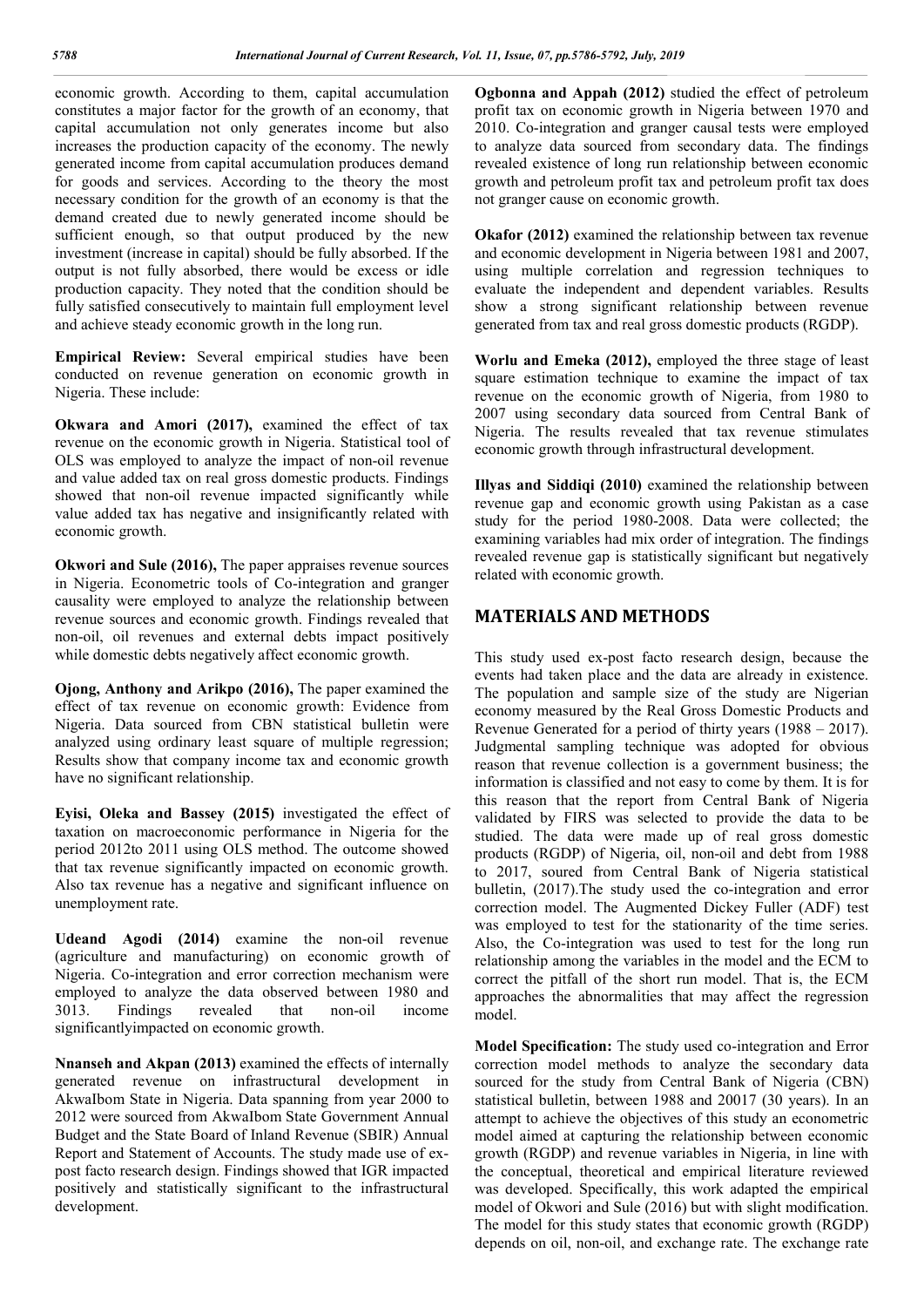| was used as a control variable. The functional relationship and |                                                 |
|-----------------------------------------------------------------|-------------------------------------------------|
| the resultant model for this study is as specified below.       |                                                 |
| $RGDP_t = \alpha_i + \beta L OIL_t + \beta LEXC_t + \mu_t$      | $\ldots \ldots \ldots \ldots \ldots \ldots (1)$ |

RGDPt = αᴤ + βᴤLNOILt + βᴤLEXCt +µt …………… (2)

Where;

LRGDP is the natural logarithm of Real Gross Domestic Products

LOIL is the natural logarithm of Oil Revenue LNOIL is the natural logarithm of Non-oil Revenue LEXC is natural logarithm of Exchange Rate t is time script  $\mu_t$  is error term

The linear econometric time series model is specified in co integration and error correction model and this assumed that all the variables are well-behaved.

 $\Delta RGDP_t = \beta_o + \beta_1(\Delta LOIL_{t-i}) + \beta_2(\Delta EXC_{t-i}) + \beta_3(ECM_{t-i}) + \mu_t$  (4)

 $\Delta RGDP_t = \beta_o + \beta_1(\Delta LNOIL_{t-i}) + \beta_2(\Delta EXC_{t-i}) + \beta_3(ECM_{t-i}) + \mu_t$  (5)

Where: Δ represents difference operator, βi represents Parameters to be estimated, t-i represents unknown lags to be estimated, μt represents error term

## **RESULT AND DISCUSSION**

The total observation for each variable is 30; ranging from 1988 to 2017. The mean value of exchange rate, non-oil revenue, oil revenue and real gross domestic products are 2.023000, 2.548667, 3.033333, and 4.514667 respectively. This implies that all the variable have an increasing tendency during the sampling period. Within this sampling range, the maximum value of exchange rate is 2.490000which realized in 2017, non-oil revenue has a maximum value of 3.520000 and it was realized in 2014, The maximum value of oil revenue is 3.950000 and it was realized in 2011, and the maximum value of real gross domestic products is 4.840000 and it was realized 2015 and 2017. The non-oil revenue has the largest range value from 0.890000 to 3.520000 with an associated standard value of 0.820133. This implies that non-oil revenue is the most volatile among the variables. Also, it can be observed that real gross domestic products has the lowest range value from 4.210000 to 4.840000 with an associated value of 0.217156. The implication of this is real gross domestic products is the least volatile among the variable. Other important descriptions of these variables are the skewness and kurtosis scores. The scores for skewness are positive for exchange rate and real gross domestic products since their scores are greater than zero while the scores of skewness for oil revenue and non-oil revenue are negatively skewed because their scores are lesser than zero. The kurtosis scores reveal the distribution pattern of all the variables do not exhibit excess kurtosis. This implies that there is no evidence of outlier in all the variables. The probability of Jarque Bera statistics are in all aspect greater than 5 per cent, thereby the null hypothesis of normality would not be rejected. Thus, this confirms that all the variables are normally distributed. Having confirmed the normality, the next step is to conduct the unit root test on all the variables. The result of the unit root test is reported in Table 2.

**Empirical Analysis:** This subjected each of the variables to unit root test using Augmented Dickey Fuller (ADF) test to check for stationarity. Table 2 shows that in all cases the absolute values of ADF statistics are greater than the absolute critical value at 5 per cent. This is supported by the values of probability as they are all less than 5 per cent. All the variables were not stationary at level form but at their first differences, indicating here that they are all integrated of order 1 i.e. I(1). Thus, there is no case of mixed integrations; hence cointegration by Engle and Granger and/or Johansen is applicable. The result of cointegration test is reported in Table 3. It is explicit evidence in the Table 3 that all the variables were all stationary at first difference and this a perquisite for conducting the Johansen multivariate co-integration test to examine the existence of co-integrating relationship. Thus, the result of the cointegration test reveals that the p-value (0.0000) of the trace statistics for the null hypothesis of no cointegrating relationship in Table 3, is less than 0.05, meaning that the null hypothesis can be rejected. In addition, the value of trace statistic (148.8922) is greater than the 0.05 critical values of 88.80380, affirming the null hypothesis that there is no co-integrating relationship among the variables cannot be accepted. Also, the result shows that the p-value of the trace statistic corresponding to 'At most 1" is 0.0044, which is less than 0.05, meaning that the null hypothesis that there is at most one co-integrated equation or co-integrating relationship between the variables can also be rejected. Furthermore, the value of the trace statistic corresponding to 'At most 1', is 74.96374 which is greater than the 0.05 critical value at that point (63.87610), are indicating that the null hypothesis that "At most 1" co-integrating relationship exists among the variables could be rejected. However, from the result it is observed that the value of trace statistics At most 2, At most 3 and At most 4 are 40.13453, 20.45663 and 7.588648 respectively are lesser than their corresponding critical value at 42.91525, 25.87211 and 12.51798. This implies that there is only two cointegrating relationship among the variables. This is also confirmed by their associated probability values that are larger than 5 per cent. More so, the result of the trace statistics also conforms to the Max-Eigen statistic. In effect, there exists at most 2 co-integrating relationship among the variables exchange rate, oil revenue, non-oil revenue and real gross domestic products as confirmed by both co-integrating test. Therefore there is evidence of long run relationship among the variables.

### *Test of Hypothesis 1*

*Long Run Multiplier Effects:* Evidences based on Tables 3 indicate that long run relationship exists among the variables of interest in the base line models. This serves as a background to test the hypotheses whether there is a positive or negative multiplier effect from the set of the covariates to the explained variable in each model. The test results are reported in tables 4.4 and 4.5 respectively. Table 4 shows that coefficients of oil revenue and exchange rate are -0.401852 and0.442668 respectively; with corresponding t-statistics of -12.5517, and 3.43233 respectively. This implies that negative multiplier effects run from oil revenue to real gross domestic products in the long-run while positive multiplier effects run from exchange rate to real gross domestic products in the long-run. Specifically, a 1 per cent change in oil leads to decrease in real gross domestic products 40.18 per cent. While a 1 per cent increase in exchange rate induce 44.26 per cent increase in real gross domestic products.

*Test of Hypothesis 2:* Table 5 shows that coefficients of nonoil revenue and exchange rate are -0.367381 and0.544590 respectively; with corresponding t-statistics of -22.7088, and 7.52656 respectively.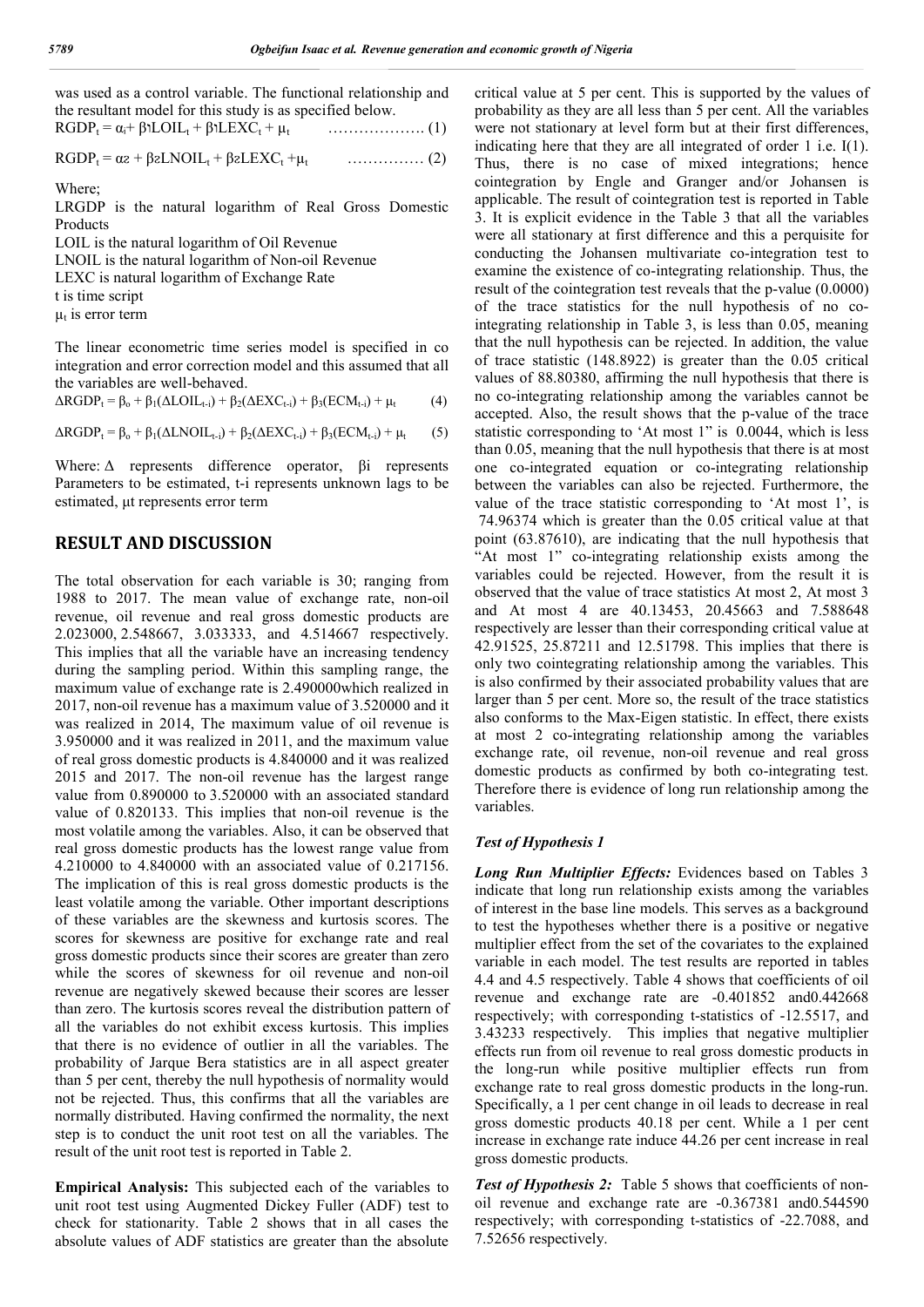#### **Table 1. Descriptive Statistic Results**

|                 | <b>LEXC</b> | <b>LNOIL</b> | LOIL        | <b>LRGDP</b> |
|-----------------|-------------|--------------|-------------|--------------|
| Mean            | 2.023000    | 2.548667     | 3.033333    | 4.514667     |
| Median          | 1.960000    | 2.725000     | 3.275000    | 4.480000     |
| Maximum         | 2.490000    | 3.520000     | 3.950000    | 4.840000     |
| Minimum         | 1.700000    | 0.890000     | 1.300000    | 4.210000     |
| Std. Dev.       | 0.219422    | 0.820133     | 0.772141    | 0.217156     |
| <b>Skewness</b> | 0.855400    | $-0.502579$  | $-0.653486$ | 0.250885     |
| Kurtosis        | 2.708576    | 1.972770     | 2.202669    | 1.515124     |
| Jarque-Bera     | 3.764702    | 2.581928     | 2.929890    | 3.070788     |
| Probability     | 0.152232    | 0.275006     | 0.231091    | 0.215371     |

Source: Author's Computation, (2019)

## **Table 2. Unit Root Tests**

| <b>Variables</b> | Prob.  | $ADF - Stat.$ | 5% CV       |
|------------------|--------|---------------|-------------|
| D(LEXC)          | 0.0022 | $-4.316583$   | $-2.971853$ |
| D(LNOIL)         | 0.0000 | $-6.968966$   | $-2.971853$ |
| D(LOIL)          | 0.0004 | -4.963282     | $-2.971853$ |
| D(LRGDP)         | 0.0392 | $-3.086627$   | $-2.971853$ |

Source: Author's Computation, (2019)

#### **Table 3. Cointegration Test**

| Hypothesized   |            | Trace            | 0.05                  |         |
|----------------|------------|------------------|-----------------------|---------|
| No. of $CE(s)$ | Eigenvalue | <b>Statistic</b> | <b>Critical Value</b> | Prob.** |
| None *         | 0.935306   | 148.8922         | 88.80380              | 0.0000  |
| At most $1$ *  | 0.724721   | 74.96374         | 63.87610              | 0.0044  |
| At most 2      | 0.517518   | 40.13453         | 42.91525              | 0.0924  |
| At most 3      | 0.379104   | 20.45663         | 25.87211              | 0.2037  |
| At most 4      | 0.245018   | 7.588648         | 12.51798              | 0.2871  |
| None *         | 0.935306   | 73.92843         | 38.33101              | 0.0000  |
| At most $1$ *  | 0.724721   | 34.82921         | 32.11832              | 0.0227  |
| At most 2      | 0.517518   | 19.67790         | 25.82321              | 0.2621  |
| At most 3      | 0.379104   | 12.86799         | 19.38704              | 0.3388  |
| At most 4      | 0.245018   | 7.588648         | 12.51798              | 0.2871  |

Source: Author's Computation, (2019)

## **Table 4. RGDP-Oil Revenue Treated for Long run Multiplier Effect**

| <b>Variables</b>    | oefficients: | Standard<br>Error | -Statistics                            | Prob.  |
|---------------------|--------------|-------------------|----------------------------------------|--------|
| $LOIL(-1)$          | 0.401852     | (0.03202)         | $\sim$ $\sim$ $\sim$ $\sim$<br>⊥ د ب⊥۰ | 0.0000 |
| EXC<br>– ∟CAU - ' ` | .442668      | .12897<br>Ώ.      | 12221<br>3.45255                       | 0.9990 |

Source: Author's Computation, (2019)

## **Table 5. RGDP-Non-oil Revenue Treated for Long run Multiplier Effect**

| <b>Variables</b> | -0.00<br><b>Coefficients</b> | <b>Standard Error</b> | -Statistics  | Prob.  |
|------------------|------------------------------|-----------------------|--------------|--------|
| $LNOIL(-1)$      | $-0.367381$                  | (0.01618)             | $[-22.7088]$ | 0.0000 |
| $LEXC(-1)$       | 0.544590                     | (0.07236)             | .52656       | .0000  |

Source: Author's Computation, (2019)

## **Table 6. RGDP-Oil Revenue Treated for Short Run Dynamic Relationship and Adjustment Parameter**

| Variables     | Coefficients | <b>Standard Error</b> | <b>T-statistic</b> | <b>Probability</b> |  |
|---------------|--------------|-----------------------|--------------------|--------------------|--|
| $D(LOIL(-1))$ | $-0.022892$  | (0.01261)             | [-1.81539]         | 0.0407             |  |
| $D(LOIL(-2))$ | $-0.011893$  | (0.01174)             | [-1.01321]         | 0.1603             |  |
| $D(LEXC(-1))$ | 0.014599     | (0.01528)             | [0.95544]          | 0.8257             |  |
| $D(LEXC(-2))$ | 0.025962     | (0.01624)             | 1.59885            | 0.9388             |  |
| <b>ECM</b>    | $-0.100198$  | (0.01674)             | [-5.98666]         | 0.0000             |  |

Source: Author's Computation, (2019)

### **Table 7. RGDP-Non-oil Revenue Treated for Short Run Dynamic Relationship and Adjustment Parameter**

| Variables      | coefficients <sup>-</sup> | <b>Standard Error</b> | <b>T-statistic</b> | probability |
|----------------|---------------------------|-----------------------|--------------------|-------------|
| $D(LNOLL(-1))$ | $-0.018053$               | (0.01255)             | [-1.43813]         | 0.0814      |
| $D(LNOIL(-2))$ | $-0.000440$               | (0.01112)             | 1-0.039541         | 0.4844      |
| $D(LEXC(-1))$  | 0.034658                  | (0.01288)             | [2.69019]          | 0.9937      |
| $D(LEXC(-2))$  | 0.038316                  | (0.01286)             | $-2.98052$         | 0.9968      |
| <b>ECM</b>     | $-0.144083$               | (0.01898)             | [-7.59163]         | 0.0000      |

Source: Author's Computation, (2019)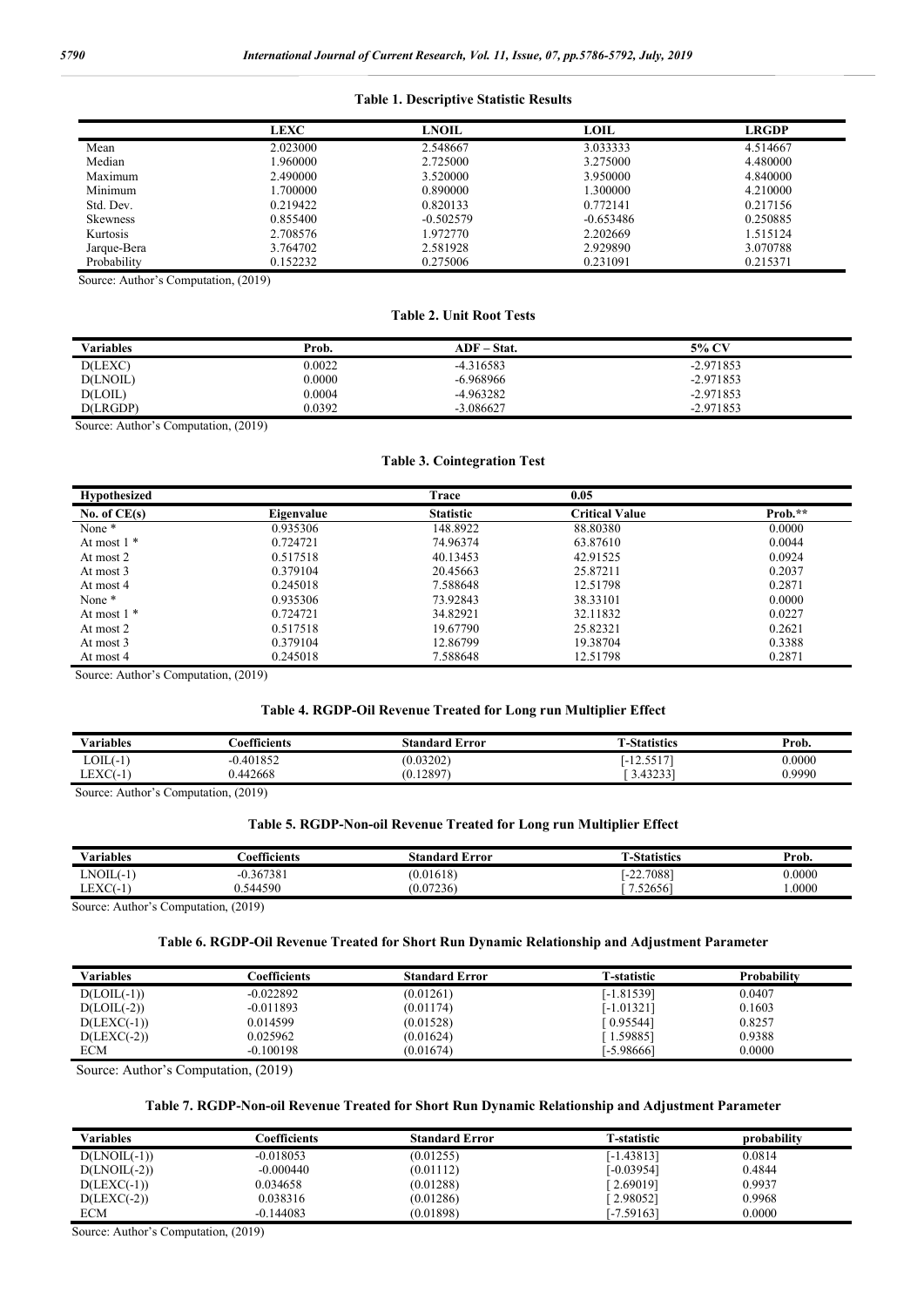This implies that negative multiplier effects run from non-oil revenue to real gross domestic products in the long-run while positive multiplier effects run from exchange rate to real gross domestic products in the long-run. Thus, a 1 per cent change in non-oil revenue leads to decrease in real gross domestic products 36.73 per cent. While a 1 per cent rise in exchange rate induce 54.45 per cent increase in real gross domestic products.

**Short run Dynamic Relationship:** It has long been discovered that within the purview of the short run situation, variables are not static rather dynamic because their present values depend on the previous values. Based on this stylized fact, the researcher attempts to investigate the short run dynamic relationship between the covariates and explained variables of the models specified for this study. Therefore, Tables 6 and 7 report the results of the short run dynamics and the adjustment parameter. Table 6 reveals the adjustment parameter of -0.100198with the probability value of 0 per cent. This implies two basic relationships which are firstly, long run causality or influence runs from oil revenue and exchange rate to real gross domestic products, and secondly, 10 per cent disequilibrium is being corrected within a year. This suggests that 10 per cent disequilibrium in economic growth is corrected/adjusted when oil revenue and exchange rate jointly changes by 1per cent.

The coefficient of oil revenue at present value is negative and at lag 1. This affirms that both current and previous values of oil have negative short run dynamic influence on real gross domestic products. This is arguably in conformity with the preposition that economic growth does not improves as a result of abundant resources in the economy as specified by theory of resource curse. Also, the result shows that the coefficients of exchange rate at current value and at lag 1 are positive. This confirms that the exchange rate at current value and previous value have positive but insignificantly effect on real gross domestic products positively. Table 4.9reveals the adjustment parameter of -0.144083 with the probability value of 0per cent. This implies two basic relationships which are firstly, long run causality or influence runs from non-oil and exchange rate to real gross domestic products, and secondly, 14 per cent disequilibrium is being corrected within a year. This suggests that 14 per cent disequilibrium in economic growth is corrected/adjusted when non-oil and exchange rate jointly changes by 1per cent. The coefficients of non-oil at present value and previous values are negative. This affirms that both current and previous values of non-oil have negative short run dynamic influence on real gross domestic products. This is arguably in conformity with the preposition that economic growth does not improves as a result of abundant resources in the economy as specified by theory of resource curse. Also, the result shows that the coefficients of exchange rate at current value and at lag 1 are positive. This confirms that the exchange rate at current value and previous value have positive but insignificantly effect on real gross domestic products positively.

## **DISCUSSION**

From the result, it was found that Oil revenue shows a negative but significant on real gross domestic products. This is not in line with findings of Okwori and Sule (2016) who affirm that oil revenue has a positive effect on economic growth in Nigeria. The explanation for this could be as a result of poor management of fund and high level of deception in the country in which revenue realized from oil is not properly accounted for. Government should also see to the cases of bunkering, insecurity and oil theft among others in the oil producing areas, these are adversely affecting revenue, foreign exchange and external reserves. Also, it was revealed from the result of the analysis that non-oil revenue has negative but significant effect on economic growth. The result does not corroborate to the findings of Okwara and Amori (2017), Ude and Agodi (2014) and Okwori and Sule (2016) who found that non-oil revenue has positive effect on economic growth of Nigeria.

### **Conclusion**

The study concludes that, the neglect of developmental projects that will create employment opportunities, advance the welfare of the citizenry; profligate spending of the government amongst others have a negative effect on the economic growth of Nigeria. Based on the above findings, it is recommended that:

- i. Deliberate actions have to be taken to enhance the revenue collection mechanism for effective utilization of government resources.
- ii. Government should invest massively in agriculture, repositions the tourism sector to attract foreign investors and develop the solid mineral sub-sector, among measures aimed at economic diversification. The industrial and manufacturing sectors should be enhanced by revamping the power sub-sector, because power is, indeed, critical to economic diversification and growth, better revenue and higher living standards.

## **REFERENCES**

- Adegbie, F. F. and Fakile, A. S. 2011. Company income tax and Nigeria economic development. *European Journal of Social Science, 22*(2), 309-320
- Ahmed, Q. M. 2010. Determinants of tax buoyancy: Empirical evidence from developing countries. *Europeans Journal of Social Sciences, 13*(3), 45-92
- Chaudhry, S. I. and Munir, F. 2010. Determinants of low tax revenue in Pakistan. *Pakistan Journal of Social Sciences, 30*(2), 439-452
- Central Bank of Nigeria, 2017. Annual reports and statistical bulletin
- Elechi, J. S., Kasie, E. G. and Chijindu, A. A. 2016. The contribution of the Nigerian banks to the promotion of nonoil exports (1990 – 2013). *Asian Journal of Economics, Business and Accounting, 1*(1), 1-13
- Emmanuel, E. C., and Charles, O. N. 2015. Taxation and the Nigerian economy: 1994-2012. *Journal of Management Studies and Economic Systems, 2*(2), 111-128
- Eyisi, A.S., Oleka, C.D. and Bassey, B. E. 2015. An empirical investigation of the effect of taxation on macroeconomic performance in Nigeria. *Journal of Economics and Sustainable Development, 6*(6), 175-184
- Festus, A. F., and Samuel, F. A. 2007. Company income tax and Nigeria economic development. *European Journal of Social Science, 22*(2)
- Ihendinihu, J. U., Ebieri, J. and Ibanichuka, A. 2014. Assessment of the long-run equilibrium relationship between tax revenue and economic growth in Nigeria: 1986 to 2012. *The SIJ Transactions on Industrial, Financial and Business Management, 2*(2),